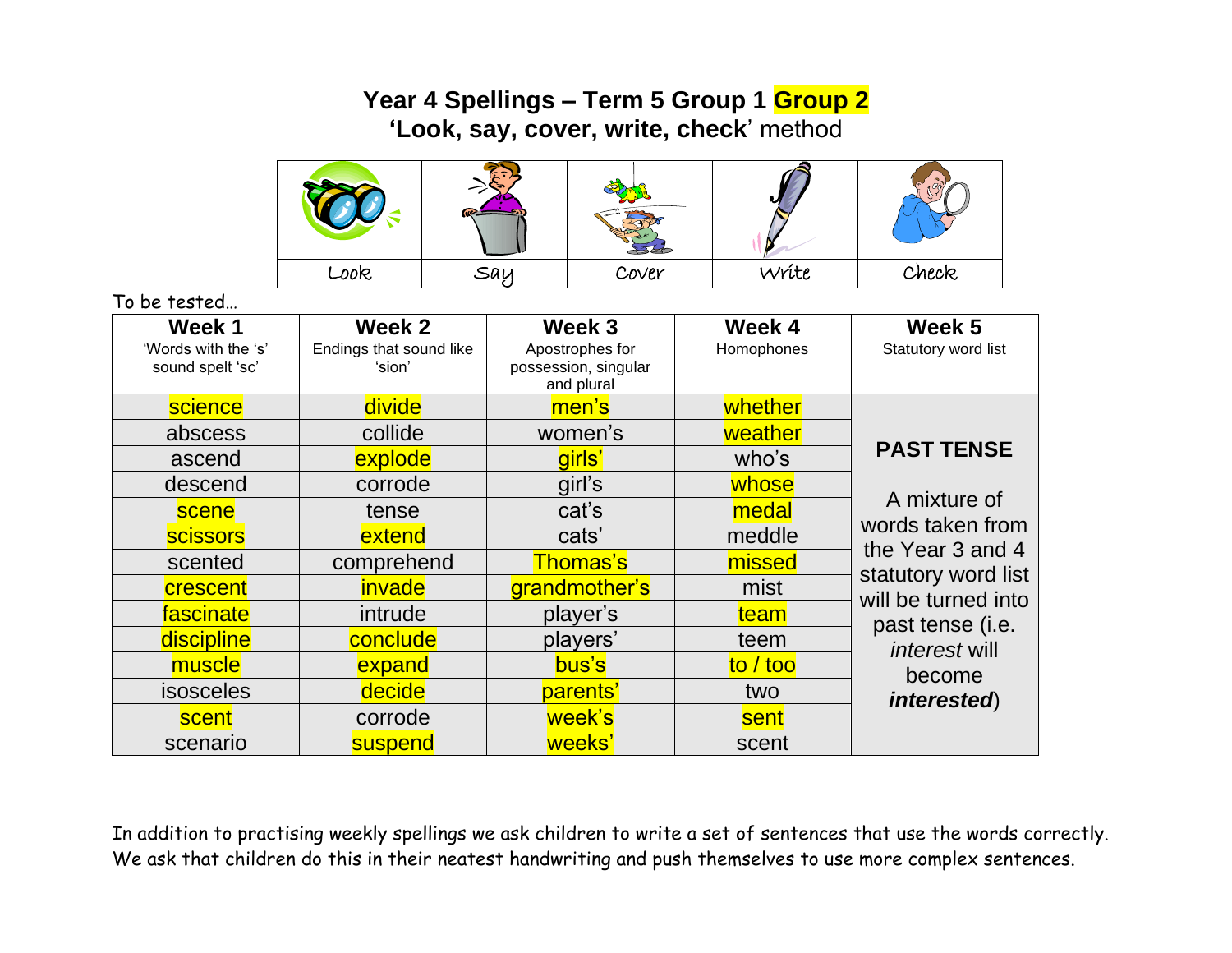## **Possessives**

An apostrophe is used in a possessive form, like *Esther's family* or *Janet's cigarettes*, and this is the use of the apostrophe which causes most of the trouble. The basic rule is simple enough: a possessive form is spelled with *'s* at the end. Hence:

Lisa's essay England's navy my brother's girlfriend Wittgenstein's last book children's shoes women's clothing the aircraft's black box somebody's umbrella a week's work my money's worth

This rule applies in most cases even with a name ending in *s*:

Thomas's job the bus's arrival James's fiancée Steve Davis's victory

There are three types of exception. First, a plural noun which already ends in *s* takes only a following apostrophe:

the girls' excitement my parents' wedding both players' injuries the Klingons' attack the ladies' room two weeks' work

In addition to practising weekly spellings we ask children to write a set of sentences that use the words correctly. We ask that children do this in their neatest handwriting and push themselves to use more complex sentences.